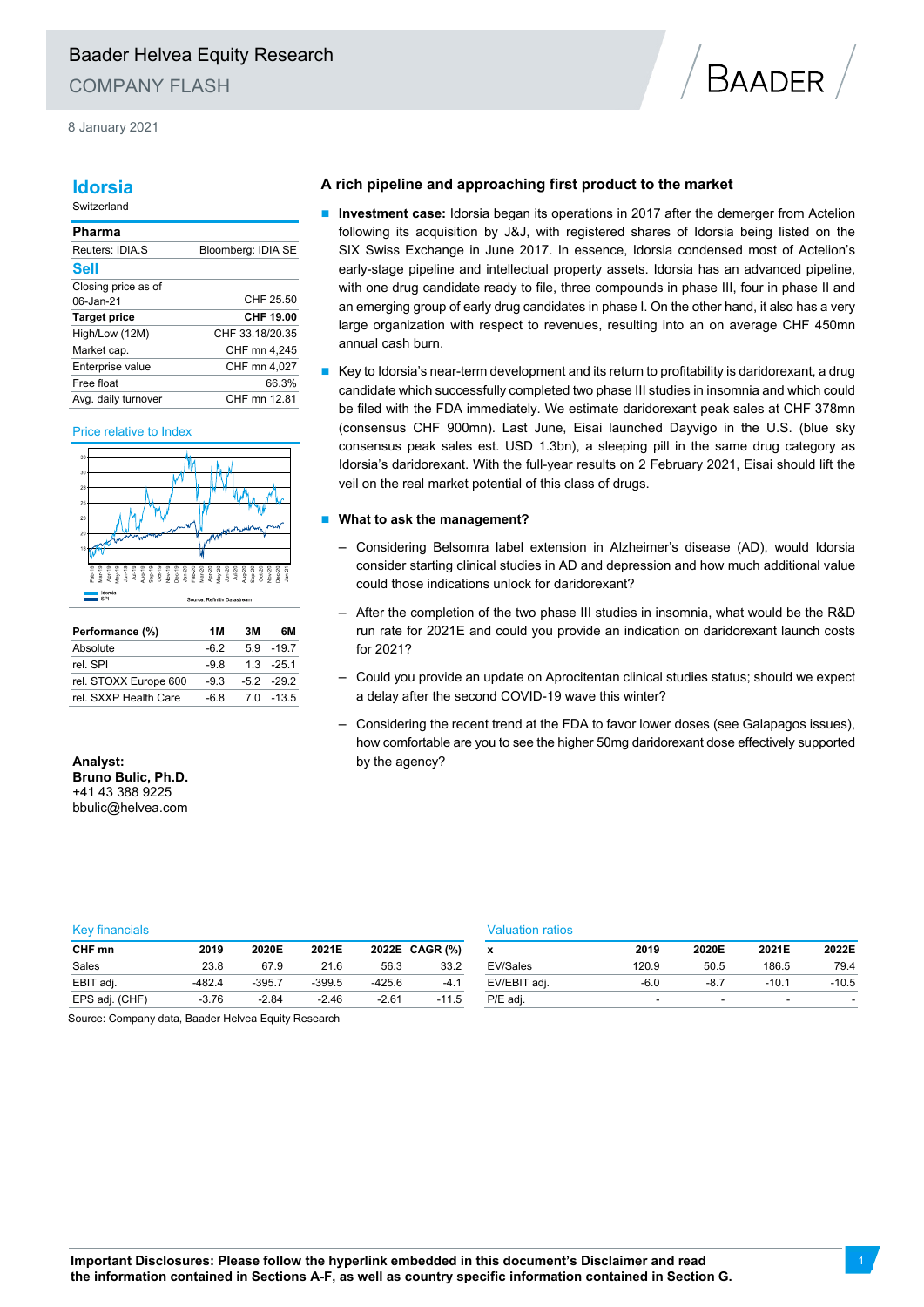COMPANY FLASH



## **Idorsia**

## **Key data**

| FY 31 Dec.                             | 2017                     | 2018                     | 2019                         | 2020E                    | 2021E                    | 2022E                    |
|----------------------------------------|--------------------------|--------------------------|------------------------------|--------------------------|--------------------------|--------------------------|
| Share data                             |                          |                          |                              |                          |                          |                          |
| EPS reported (CHF)                     | $\blacksquare$           | $-3.10$                  | $-3.76$                      | $-2.84$                  | $-2.46$                  | $-2.61$                  |
| EPS adjusted (CHF)                     |                          | $-3.10$                  | $-3.76$                      | $-2.84$                  | $-2.46$                  | $-2.61$                  |
| Dividend (CHF)                         | $\overline{\phantom{a}}$ | 0.00                     | 0.00                         | 0.00                     | 0.00                     | 0.00                     |
| Book value (CHF)                       | $\blacksquare$           | 5.27                     | 1.25                         | 4.23                     | 1.41                     | $-1.12$                  |
| Free cash flow (CHF)                   | $\blacksquare$           | $-2.58$                  | $-4.09$                      | $-3.76$                  | $-2.36$                  | $-2.61$                  |
| Avg. no. of shares (mn)                | $\blacksquare$           | 124.8                    | 131.2                        | 148.8                    | 166.5                    | 166.5                    |
| Market cap. (avg./current; CHF mn)     | $\blacksquare$           | 2,745.1                  | 3,017.3                      | 4,045.6                  | 4,244.7                  | 4,244.7                  |
| Enterprise value (CHF mn)              | $\blacksquare$           | 2,096.3                  | 2,879.8                      | 3,427.8                  | 4,027.4                  | 4,470.8                  |
| Valuation                              |                          |                          |                              |                          |                          |                          |
| $P/E$ adj. $(x)$                       | ٠                        | $\blacksquare$           | $\qquad \qquad \blacksquare$ |                          | $\overline{\phantom{a}}$ | $\overline{\phantom{a}}$ |
| P/BV(x)                                | $\frac{1}{2}$            | 4.2                      | 18.4                         | 6.4                      | 18.1                     | $-22.8$                  |
| FCF/EV (%)                             | $\overline{\phantom{a}}$ | $-12.7$                  | $-16.7$                      | $-17.6$                  | $-9.7$                   | $-9.7$                   |
| FCF yield (%) (FCF/Mcap.)              | $\blacksquare$           | $-11.7$                  | $-17.8$                      | $-13.8$                  | $-9.2$                   | $-10.2$                  |
| Dividend yield (%)                     | $\overline{\phantom{a}}$ | 0.0                      | 0.0                          | 0.0                      | 0.0                      | 0.0                      |
| EV/Sales (x)                           | $\overline{\phantom{a}}$ | 34.6                     | 120.9                        | 50.5                     | 186.5                    | 79.4                     |
| EV/EBITDA adj. (x)                     | $\blacksquare$           | $-6.0$                   | $-6.2$                       | $-9.0$                   | $-10.5$                  | $-10.9$                  |
| EV/EBIT adj. (x)                       | $\blacksquare$           | $-5.6$                   | $-6.0$                       | $-8.7$                   | $-10.1$                  | $-10.5$                  |
| EV/CE(x)                               | $\blacksquare$           | 14.1                     | 19.3                         | 24.9                     | 28.0                     | 26.9                     |
| ROCE/WACC adj. (x)                     | $\overline{a}$           | $-44.9$                  | $-58.0$                      | $-1.5$                   | $-50.0$                  | $-45.9$                  |
| Key company data                       |                          |                          |                              |                          |                          |                          |
| Sales growth (%)                       | $\overline{\phantom{a}}$ | $\overline{\phantom{a}}$ | $-60.7$                      | 185.2                    | $-68.2$                  | 160.5                    |
| EBITDA adj. growth (%)                 | $\blacksquare$           |                          | 31.6                         | $-17.6$                  | 1.0                      | 6.8                      |
| EBITDA adj. margin (%)                 | $\overline{\phantom{a}}$ | $-578.3$                 | $-1937.3$                    | $-559.7$                 | $-1777.9$                | $-728.8$                 |
| EBIT adj. margin (%)                   | $\blacksquare$           | $-612.2$                 | $-2025.4$                    | $-582.5$                 | $-1849.7$                | $-756.4$                 |
| Net adj. margin (%)                    | $\overline{\phantom{a}}$ | $-639.8$                 | $-2037.0$                    | $-624.3$                 | $-1894.5$                | $-773.6$                 |
| Free cash flow margin (%)              | $\overline{\phantom{a}}$ | $-530.6$                 | $-2253.9$                    | $-823.3$                 | $-1815.2$                | $-773.2$                 |
| Payout ratio (%)                       | $\overline{\phantom{a}}$ | 0.0                      | 0.0                          | 0.0                      | 0.0                      | 0.0                      |
| Gearing (%) (net debt/equity)          | $\overline{\phantom{a}}$ | $-101.4$                 | $-115.9$                     | $-105.8$                 | $-113.0$                 | $-95.8$                  |
| Net debt/EBITDA (x)                    | $\overline{\phantom{a}}$ | 1.9                      | 0.4                          | 1.8                      | 0.7                      | $-0.4$                   |
| Equity ratio (x) (equity/total assets) | $\blacksquare$           | 46.7                     | 16.4                         | 42.9                     | 21.7                     | $-27.5$                  |
| Capital employed (CHF mn)              | $\blacksquare$           | 148.5                    | 149.5                        | 137.9                    | 143.7                    | 166.5                    |
| ROCE adj. (%)                          | $\blacksquare$           | $-249.9$                 | $-322.6$                     | $-8.6$                   | $-278.0$                 | $-255.6$                 |
| Income statement (CHF mn)              |                          |                          |                              |                          |                          |                          |
| Turnover                               | $\blacksquare$           | 60.6                     | 23.8                         | 67.9                     | 21.6                     | 56.3                     |
| <b>EBITDA</b>                          | $\overline{\phantom{a}}$ | $-350.5$                 | $-461.5$                     | $-380.2$                 | $-384.0$                 | $-410.1$                 |
| EBITDA adj.                            | $\blacksquare$           | $-350.5$                 | $-461.5$                     | $-380.2$                 | $-384.0$                 | $-410.1$                 |
| EBIT                                   | $\overline{\phantom{a}}$ | $-371.1$                 | $-482.4$                     | $-395.7$                 | $-399.5$                 | $-425.6$                 |
| EBIT adj.                              | $\overline{\phantom{a}}$ | $-371.1$                 | $-482.4$                     | $-395.7$                 | $-399.5$                 | $-425.6$                 |
| EBT                                    | $\frac{1}{2}$            | $-387.8$                 | $-485.2$                     | $-424.1$                 | $-409.2$                 | $-435.3$                 |
| Net profit after minorities            | $\overline{\phantom{a}}$ | $-387.8$                 | $-485.2$                     | $-424.1$                 | $-409.2$                 | $-435.3$                 |
| Net profit adj.                        | $\blacksquare$           | $-387.8$                 | $-485.2$                     | $-424.1$                 | $-409.2$                 | $-435.3$                 |
| Balance sheet (CHF mn)                 |                          |                          |                              |                          |                          |                          |
| Non-current assets                     | $\overline{\phantom{a}}$ | 465                      | 229                          | 211                      | 216                      | 225                      |
| thereof goodwill                       |                          | $\overline{\phantom{a}}$ | $\overline{\phantom{a}}$     | $\overline{\phantom{a}}$ | $\overline{\phantom{a}}$ | $\overline{\phantom{a}}$ |
| Current assets                         | $\blacksquare$           | 941                      | 775                          | 1,258                    | 868                      | 450                      |
| <b>Total assets</b>                    | $\blacksquare$           | 1,407                    | 1,004                        | 1,468                    | 1,084                    | 675                      |
| Shareholders' equity                   | $\blacksquare$           | 658                      | 164                          | 630                      | 235                      | $-186$                   |
| <b>Total equity and liabilities</b>    | $\blacksquare$           | 1,407                    | 1,004                        | 1,468                    | 1,084                    | 675                      |
| Net debt                               | $\overline{\phantom{a}}$ | $-667$                   | $-190$                       | $-666$                   | $-266$                   | 178                      |
| Cash flow (CHF mn)                     |                          |                          |                              |                          |                          |                          |
| Cash flow from operations              | $\blacksquare$           | $-352.8$                 | $-462.0$                     | $-356.7$                 | $-372.1$                 | -412.1                   |
| of which change in working capital     | $\overline{\phantom{a}}$ | 2.4                      | 0.4                          | 2.2                      | 2.2                      | 2.8                      |
| Cash flow from investments             | $\overline{\phantom{a}}$ | 31.2                     | $-74.8$                      | $-202.6$                 | $-20.0$                  | $-23.0$                  |
| of which investment in fixed assets    | $\overline{\phantom{a}}$ | $-11.6$                  | $-18.8$                      | $-5.6$                   | $-20.0$                  | $-23.0$                  |
| Free cash flow                         | $\blacksquare$           | -321.6                   | -536.8                       | -559.3                   | -392.1                   | $-435.1$                 |
| Dividends paid                         | $\blacksquare$           | $\overline{\phantom{a}}$ | $\overline{\phantom{a}}$     |                          |                          |                          |
| Cash flow from financing activities    | $\overline{\phantom{a}}$ | 497.8                    | 1.3                          | 864.4                    | 0.0                      | 667,646.0                |
| Change in cash position                | $\blacksquare$           | 176.1                    | -535.6                       | 304.8                    | -392.1                   | 667,210.9                |
|                                        |                          |                          |                              |                          |                          |                          |

Source: Company data, Baader Helvea Equity Research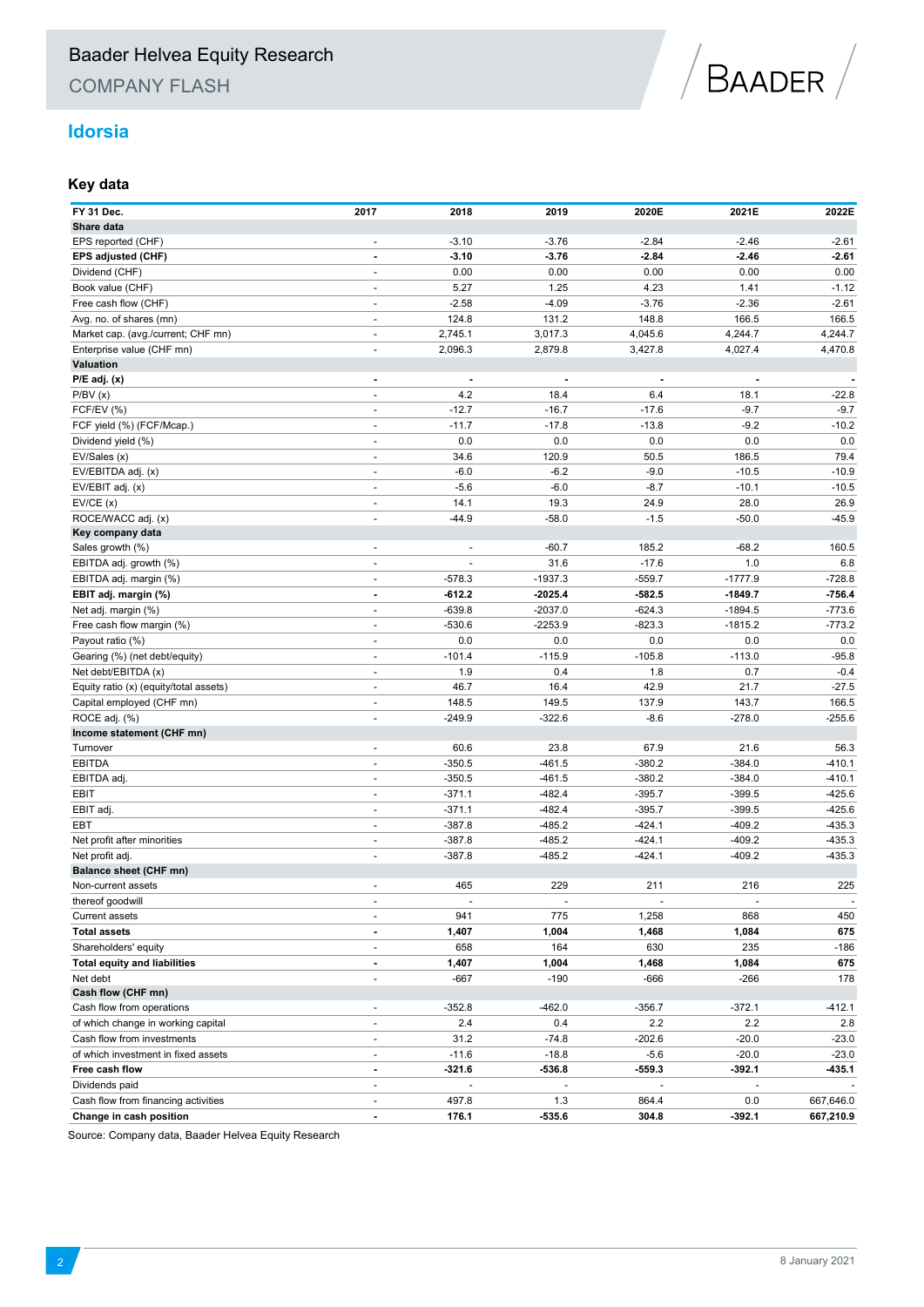## **Idorsia**



**Baader Bank AG, Weihenstephaner Strasse 4, 85716 Unterschleissheim, Germany Baader Helvea AG, Talstrasse 9, 8001 Zurich, Switzerland Baader Helvea Limited, 5 Royal Exchange Buildings, London EC3V 3NL, United Kingdom** 

Baader Bank AG is the parent company of Baader Helvea AG and/or Baader Helvea Limited. Baader Bank AG, Baader Helvea AG and Baader Helvea Limited are collectively referred to as **"Baader Helvea Group Europe Companies"** below, and each of them is referred to separately as a **"Baader Helvea Group Europe Company".** Baader Bank AG and its subsidiaries and affiliates, including Baader Helvea AG and Baader Helvea Limited, are collectively referred to below as the **"Group Companies"**.

All estimates and opinions included herein represent the independent judgment of the analyst(s) named in the Research Document as of the date of publication of this Research Document.

This Research Document was completed at 02:00 PM (CET) on 07-01-2021.

The relevant Baader Helvea Group Europe Company reserves the right to modify the views expressed herein at any time without notice and the right not to update this information and to discontinue coverage of the company that is the subject of this Research Document without notice. No representation or warranty, express or implied, is made as to the accuracy, completeness or fairness of the information and opinions contained in this document. Neither the Group Companies, any of their authorized representatives or employees nor any other person accepts any liability whatsoever for any loss arising from any use of this Research Document or its contents or otherwise arising in connection therewith.

Please note the information on the preparation of this document, the important notice, the advice regarding possible conflicts of interests, and the mandatory information required by Art. 20 of the Regulation (EU) No 596/2014 of 16 April 2014 and the Commission Delegated Regulation (EU) 2016/958 of 9 March 2016 and pursuant to Art. 34, 36 and 37 of the Commission Delegated Regulation (EU) No 2017/565 of 25 April 2016 and other applicable rules under http://www.baaderbank.de/disclaimer\_research.html

Baader Bank AG is a stock corporation (*Aktiengesellschaft*) organized under the laws of the Federal Republic of Germany with its principal place of business in Unterschleissheim. It is registered with the District Court (*Amtsgericht*) in Munich under No. HRB 121537 and supervised by the German Financial Supervisory Authority (*Bundesanstalt für Finanzdienstleistungsaufsicht* – *BaFin*), Marie-Curie-Strasse 24-28, 60439 Frankfurt am Main and Graurheindorfer Strasse 108, 53117 Bonn. The value added tax identification number of Baader Bank AG is DE 114123893.

A list of all of our Research Documents on any financial instrument or issuer that were disseminated during the preceding 12-month period is available to our clients under http://www.baaderbank.de/disclaimer\_research.html.

 $\sqrt{}$ Baader